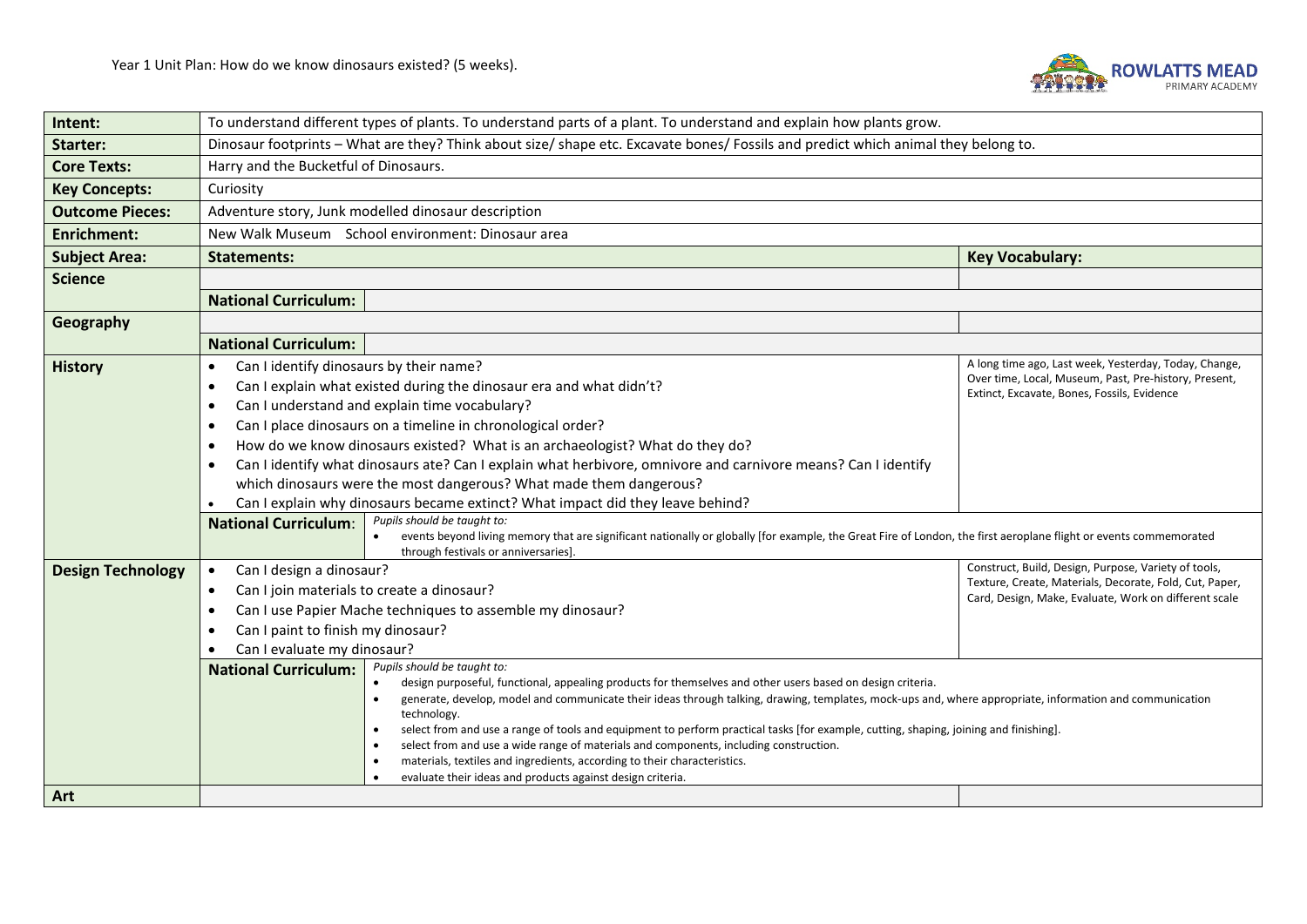

|                          | <b>National Curriculum:</b>                                                                                  |                                                                                                                                                                                                                                                                                                                                                             |  |                                                                                                          |  |  |
|--------------------------|--------------------------------------------------------------------------------------------------------------|-------------------------------------------------------------------------------------------------------------------------------------------------------------------------------------------------------------------------------------------------------------------------------------------------------------------------------------------------------------|--|----------------------------------------------------------------------------------------------------------|--|--|
| <b>Music</b>             | $\bullet$                                                                                                    | Can I identify dinosaur sounds? (listening)                                                                                                                                                                                                                                                                                                                 |  | Pitch, Volume, Tempo, Dynamics, Listen To, Copy and                                                      |  |  |
|                          | Repeat, Rhythm, Melody.<br>Can I choose sounds to represent dinosaurs?<br>$\bullet$                          |                                                                                                                                                                                                                                                                                                                                                             |  |                                                                                                          |  |  |
|                          | Can I make a sequence of sounds?<br>$\bullet$                                                                |                                                                                                                                                                                                                                                                                                                                                             |  |                                                                                                          |  |  |
|                          | Can I explain whether I like/ Dislike a piece of music?<br>$\bullet$                                         |                                                                                                                                                                                                                                                                                                                                                             |  |                                                                                                          |  |  |
|                          | Pupils should be taught to:<br><b>National Curriculum:</b><br>play tuned and untuned instruments musically.  |                                                                                                                                                                                                                                                                                                                                                             |  |                                                                                                          |  |  |
|                          | listen with concentration and understanding to a range of high-quality live and recorded music.<br>$\bullet$ |                                                                                                                                                                                                                                                                                                                                                             |  |                                                                                                          |  |  |
|                          | experiment with, create, select and combine sounds using the inter-related dimensions of music.              |                                                                                                                                                                                                                                                                                                                                                             |  |                                                                                                          |  |  |
| <b>PSHE</b>              |                                                                                                              |                                                                                                                                                                                                                                                                                                                                                             |  |                                                                                                          |  |  |
|                          | <b>National Curriculum:</b>                                                                                  |                                                                                                                                                                                                                                                                                                                                                             |  |                                                                                                          |  |  |
| <b>Religious Studies</b> |                                                                                                              |                                                                                                                                                                                                                                                                                                                                                             |  |                                                                                                          |  |  |
|                          | <b>National Curriculum:</b>                                                                                  |                                                                                                                                                                                                                                                                                                                                                             |  |                                                                                                          |  |  |
| <b>Computing</b>         | <b>E-Safety – Project Evolve</b>                                                                             |                                                                                                                                                                                                                                                                                                                                                             |  | Word Processor, Keyboard, Keys, Letters, Microsoft<br>Word, Google Docs, Numbers, Space, Backspace, Text |  |  |
|                          | Recap Previous Strands dependent on need.                                                                    | Cursor, Toolbar, Bold, Italic, Underline, Select, Font,                                                                                                                                                                                                                                                                                                     |  |                                                                                                          |  |  |
|                          | See Project Evolve Document.<br>Undo                                                                         |                                                                                                                                                                                                                                                                                                                                                             |  |                                                                                                          |  |  |
|                          | <b>NCEE Unit 4: Digital Writing</b><br>To use a computer to write                                            |                                                                                                                                                                                                                                                                                                                                                             |  |                                                                                                          |  |  |
|                          |                                                                                                              |                                                                                                                                                                                                                                                                                                                                                             |  |                                                                                                          |  |  |
|                          | To add and remove text on a computer                                                                         |                                                                                                                                                                                                                                                                                                                                                             |  |                                                                                                          |  |  |
|                          | To identify that the look of text can be changed on a computer<br>To make careful choices when changing text |                                                                                                                                                                                                                                                                                                                                                             |  |                                                                                                          |  |  |
|                          |                                                                                                              |                                                                                                                                                                                                                                                                                                                                                             |  |                                                                                                          |  |  |
|                          | To explain why I used the tools that I chose                                                                 |                                                                                                                                                                                                                                                                                                                                                             |  |                                                                                                          |  |  |
|                          | To compare writing on a computer with writing on paper                                                       |                                                                                                                                                                                                                                                                                                                                                             |  |                                                                                                          |  |  |
|                          | <b>National Curriculum:</b>                                                                                  | Pupils should be taught to:<br>use technology purposefully to create, organise, store, manipulate and retrieve digital content<br>use technology safely and respectfully, keeping personal information private; identify where to go for help and support when they have concerns about content or<br>contact on the internet or other online technologies. |  |                                                                                                          |  |  |